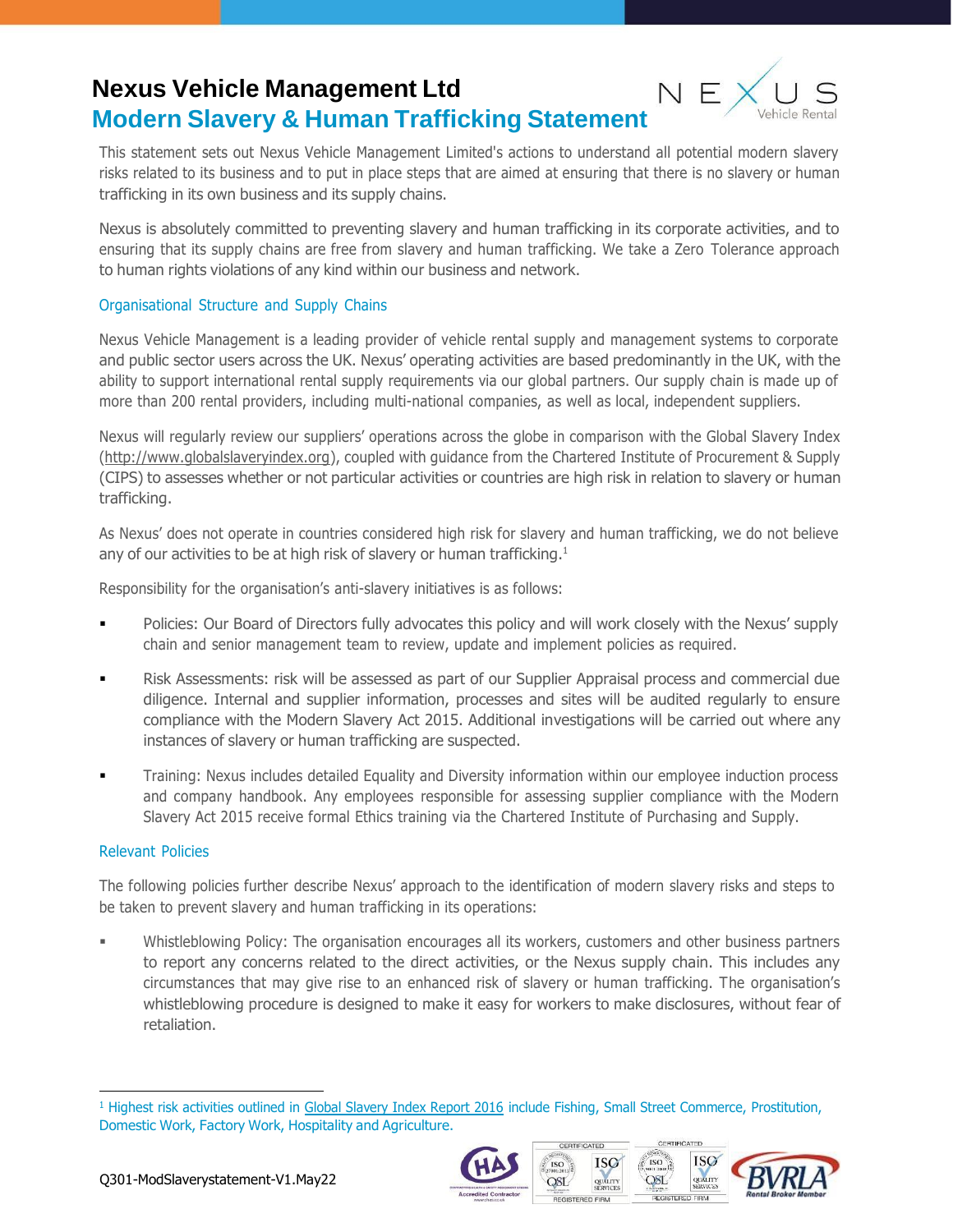# **Nexus Vehicle Management Ltd Modern Slavery & Human Trafficking Statement**



- Employee Code of Conduct: Nexus' code makes clear to employees the actions and behavior expected of them when representing the organisation. The organisation strives to maintain the highest standards of employee conduct and ethical behavior when operating abroad and managing its supply chain.
- Supplier Code of Conduct: Nexus is committed to ensuring that its suppliers adhere to the highest standards of ethics. Suppliers are required to demonstrate that they provide safe working conditions where necessary, treat workers with dignity and respect, and act ethically and within the law in their use of labor. The organisation works with suppliers to ensure that they meet the standards of the code and improve their worker's working conditions. Serious violations of the organisation's supplier code of conduct will lead to the termination of the business relationship. Suppliers are regularly audited and site visits are conducted to ensure compliance with relevant legislation and service standards.
- **EXECRUIT RECOVER THE POLICY:** Nexus uses only specified, reputable employment agencies to source labor and always verifies the practices of any new agency it is using before accepting workers from that agency. Nexus has adopted the UK Living Wage as our standard within our business and supply chain.
- Corporate Social Responsibility & Ethics Policies: Nexus is committed to fair, ethical and sustainable working practices to ensure service excellence across our supply chain and customer base. Nexus is committed to and encourages collaboration with organisations that support Fair Trade and operate nonexploitative employment practices in our own businesses and supply chains throughout our network.

### Due Diligence

Nexus undertakes due diligence when considering taking on new suppliers, and regularly reviews its existing suppliers. Nexus' due diligence and reviews include:

- Mapping the supply chain broadly to assess particular product or geographical risks of modern slavery and human trafficking.
- Evaluating the modern slavery and human trafficking risks of each new supplier.
- **EXECT** Reviewing on a regular basis all aspects of the supply chain.
- **■** Conducting supplier audits or assessments.
- Creating an annual risk profile for each supplier.
- **•** Taking steps to improve substandard suppliers' practices, including providing advice to suppliers and requiring them to implement action plans.
- Participating in collaborative, ethical and sustainable trading initiatives.
- Invoking sanctions against suppliers that fail to improve their performance in line with an action plan or seriously violate our supplier code of conduct, including the termination of the business relationship.

Nexus is committed to regular auditing of its supply chain to review existing QHSE compliance ethical practices.

Nexus warrants that it has thoroughly investigated its labour practices, and those of its direct suppliers, to ensure no slavery or forced labour is used anywhere in our organisation or supply chain. All necessary processes and procedures are in place as detailed herein, including investigation and compliance systems, will ensure that this will continue to be the case at all times.